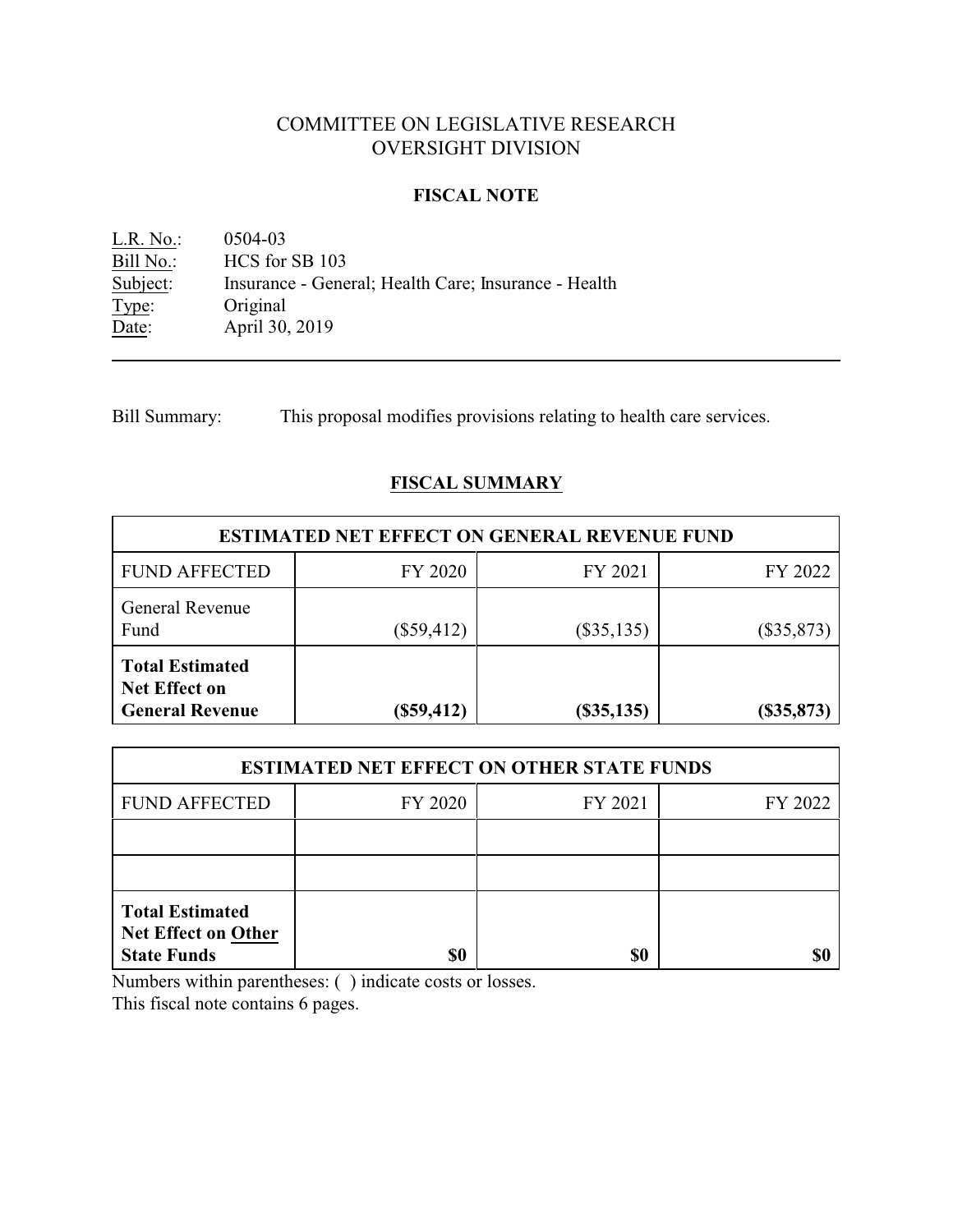L.R. No. 0504-03 Bill No. HCS for SB 103 Page 2 of 6 April 30, 2019

| <b>ESTIMATED NET EFFECT ON FEDERAL FUNDS</b>                        |         |         |         |  |
|---------------------------------------------------------------------|---------|---------|---------|--|
| <b>FUND AFFECTED</b>                                                | FY 2020 | FY 2021 | FY 2022 |  |
| Federal Funds*                                                      | \$0     | \$0     | \$0     |  |
|                                                                     |         |         |         |  |
| <b>Total Estimated</b><br>Net Effect on All<br><b>Federal Funds</b> | \$0     | \$0     |         |  |

\* Revenues and Expenses Net to \$0.

| <b>ESTIMATED NET EFFECT ON FULL TIME EQUIVALENT (FTE)</b>    |         |         |         |  |
|--------------------------------------------------------------|---------|---------|---------|--|
| <b>FUND AFFECTED</b>                                         | FY 2020 | FY 2021 | FY 2022 |  |
|                                                              |         |         |         |  |
|                                                              |         |         |         |  |
| <b>Total Estimated</b><br><b>Net Effect on</b><br><b>FTE</b> |         |         |         |  |

 $\Box$  Estimated Net Effect (expenditures or reduced revenues) expected to exceed \$100,000 in any of the three fiscal years after implementation of the act.

| <b>ESTIMATED NET EFFECT ON LOCAL FUNDS</b> |         |         |         |
|--------------------------------------------|---------|---------|---------|
| <b>FUND AFFECTED</b>                       | FY 2020 | FY 2021 | FY 2022 |
| <b>Local Government</b>                    | \$0     | \$0     | \$0     |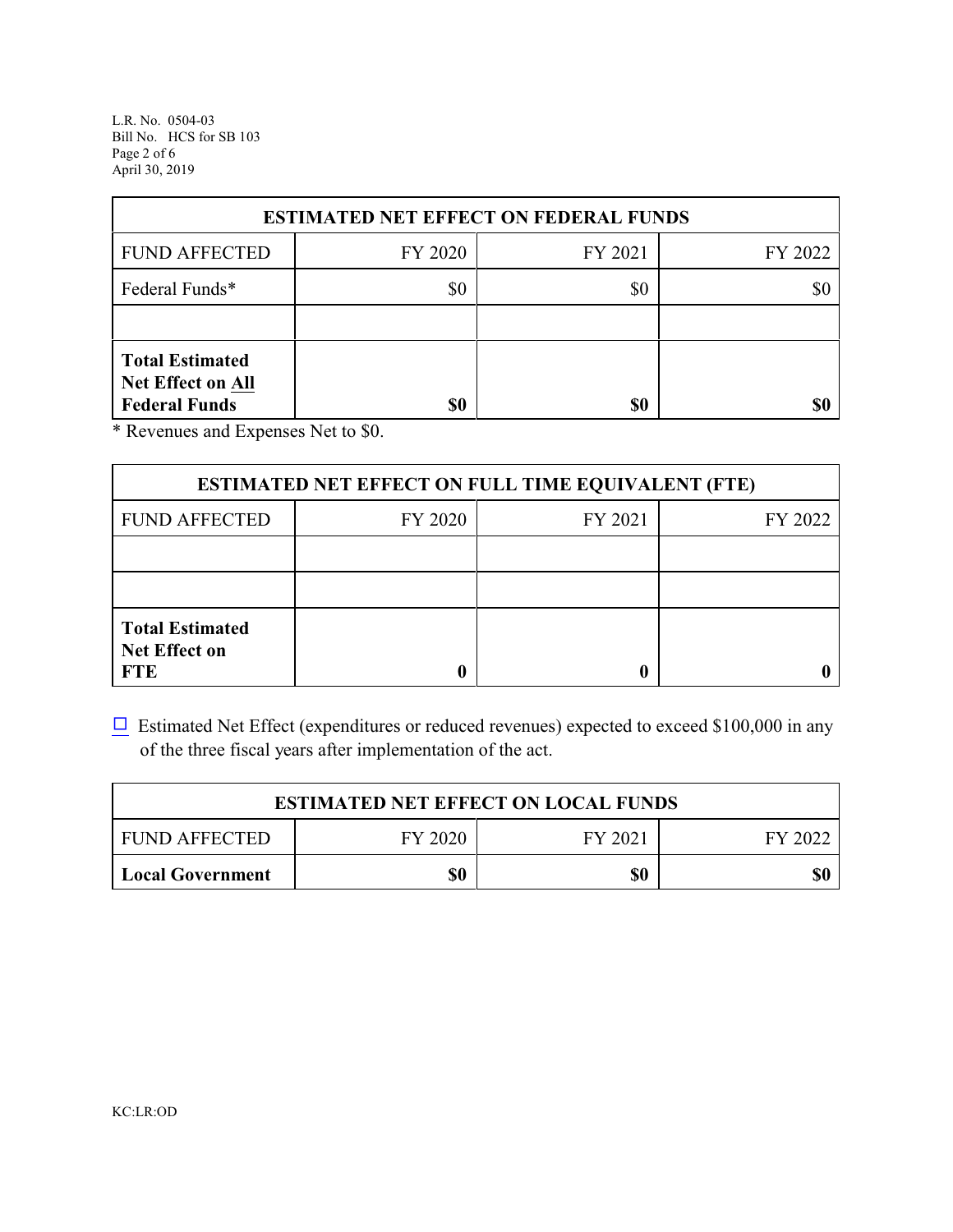L.R. No. 0504-03 Bill No. HCS for SB 103 Page 3 of 6 April 30, 2019

## **FISCAL ANALYSIS**

## ASSUMPTION

#### *Section 376.690*

In response to a previous version, officials from the **Department of Social Services (DSS)** assumed this legislation revises Chapter 376, which pertains to Health Maintenance Organizations (HMO). The health plans that contract with the state to provide health services in the MO HealthNet Managed Care Program are licensed as HMOs, therefore without a specific exemption, this legislation could pertain to these health plans.

This legislation revises legislation passed in FY 2018 that outlines reimbursement requirements and an arbitration system for reimbursement disputes for out-of-network providers providing "unanticipated out-of-network care" defined as services received in an in-network facility from an out-of-network provider when the patient presents with an emergency medical condition.

The legislation passed in FY 2018 was permissive and allowed for this reimbursement and arbitration system, and required an effective date of January 1, 2019. The current bill requires this reimbursement, the arbitration process and removes the January 1, 2019 effective date.

Currently, the MO HealthNet Managed Care contract requires that non-participating providers be reimbursed at 90% of the Fee-for-Service fee schedule. There are exceptions to this requirement including emergency services and "other non-participating reimbursement rates required by law or in the contract". Currently, emergency services provided by an out-of-network provider must be paid at no lower than the current MO HealthNet program rates in effect at the time of service.

If the proposed legislation passes and the MO HealthNet Managed Care contract would need to be amended to align non-participating reimbursement with the legislation, it would be assumed that unanticipated out-of-network care would be reimbursed at a rate higher than the current FFS fee schedule reimbursement. Given the negotiation process outlined and the connection of "reasonable" reimbursement to commercial levels, the "reasonable" level of reimbursement in Medicaid is not aligned with the negotiation benchmarks. This is true whether the MCO Medicaid contract required reimbursement at 90% of Medicaid FFS for non-participating providers or if the Medicaid FFS was required. It is assumed that the Managed Care capitation rates would increase at least \$100,000 for this change. We estimate the actuarial cost to evaluate this program change to the Managed Care capitation rates to be no more than \$50,000. Below splits are based on FMAP rate with a 2.10% medical inflation rate for FY21 and FY22.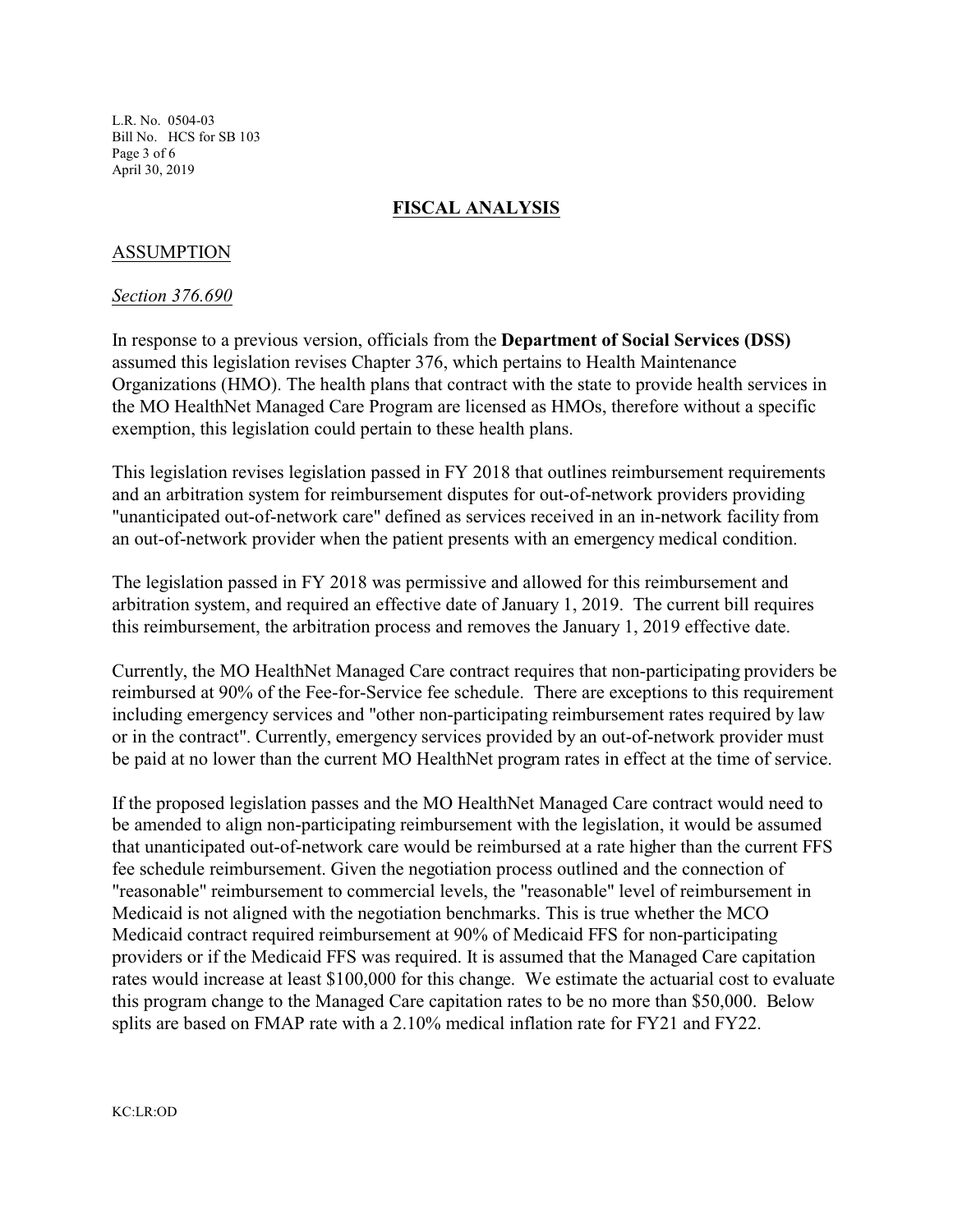L.R. No. 0504-03 Bill No. HCS for SB 103 Page 4 of 6 April 30, 2019

#### ASSUMPTION (continued)

FY20: (\$150,000) -- GR: (\$59,412); FF: (\$90,588) FY21: (\$102,100) - GR: (\$35,134.65); FF: (\$66,965.35) FY22: (\$104,244.10) - GR: (\$35,872.48); FF: (\$68,371.62)

Until the FY20 budget is finalized, the Department cannot identify specific appropriations.

**Oversight** notes that costs for capitation rate increases would be split 35.412% state funds and 65.588% federal funds. Costs for actuarial studies are split equally between state and federal funds.

### *Bill as a Whole*

Officials from the **Department of Insurance, Financial Institutions and Professional Registration**, the **Department of Health and Senior Services**, the **Department of Mental Health**, the **Missouri Consolidated Health Care Plan** and the **Office of Administration** - **Administrative Hearing Commission**, the **Department of Transportation**, the **Missouri Department of Conservation** and the **Department of Public Safety** - **Missouri Highway Patrol** each assume the proposal will have no fiscal impact on their respective organizations.

**Oversight** notes that the above mentioned agencies have stated the proposal would not have a direct fiscal impact on their organization. Oversight does not have any information to the contrary. Therefore, Oversight will reflect a zero impact on the fiscal note.

Officials from the **Office of Administration** defer to the Missouri Consolidated Health Care Plan to estimate the fiscal impact of the proposed legislation on their respective organization.

| <b>ESTIMATED NET EFFECT TO THE</b><br><b>GENERAL REVENUE FUND</b>       | (\$59,412)                    | $($ \$35,135 $)$ | $($ \$35,873) |
|-------------------------------------------------------------------------|-------------------------------|------------------|---------------|
| <b>Actuarial Study</b>                                                  | $(\$25,000)$                  | \$0              | \$0           |
| $Cost - DSS (§376.690)$<br>Increase in Managed Care capitation<br>rates | $(\$34,412)$                  | $(\$35,135)$     | $(\$35,873)$  |
| <b>FISCAL IMPACT - State Government</b><br><b>GENERAL REVENUE FUND</b>  | FY 2020<br>$(10 \text{ Mo.})$ | FY 2021          | FY 2022       |
|                                                                         |                               |                  |               |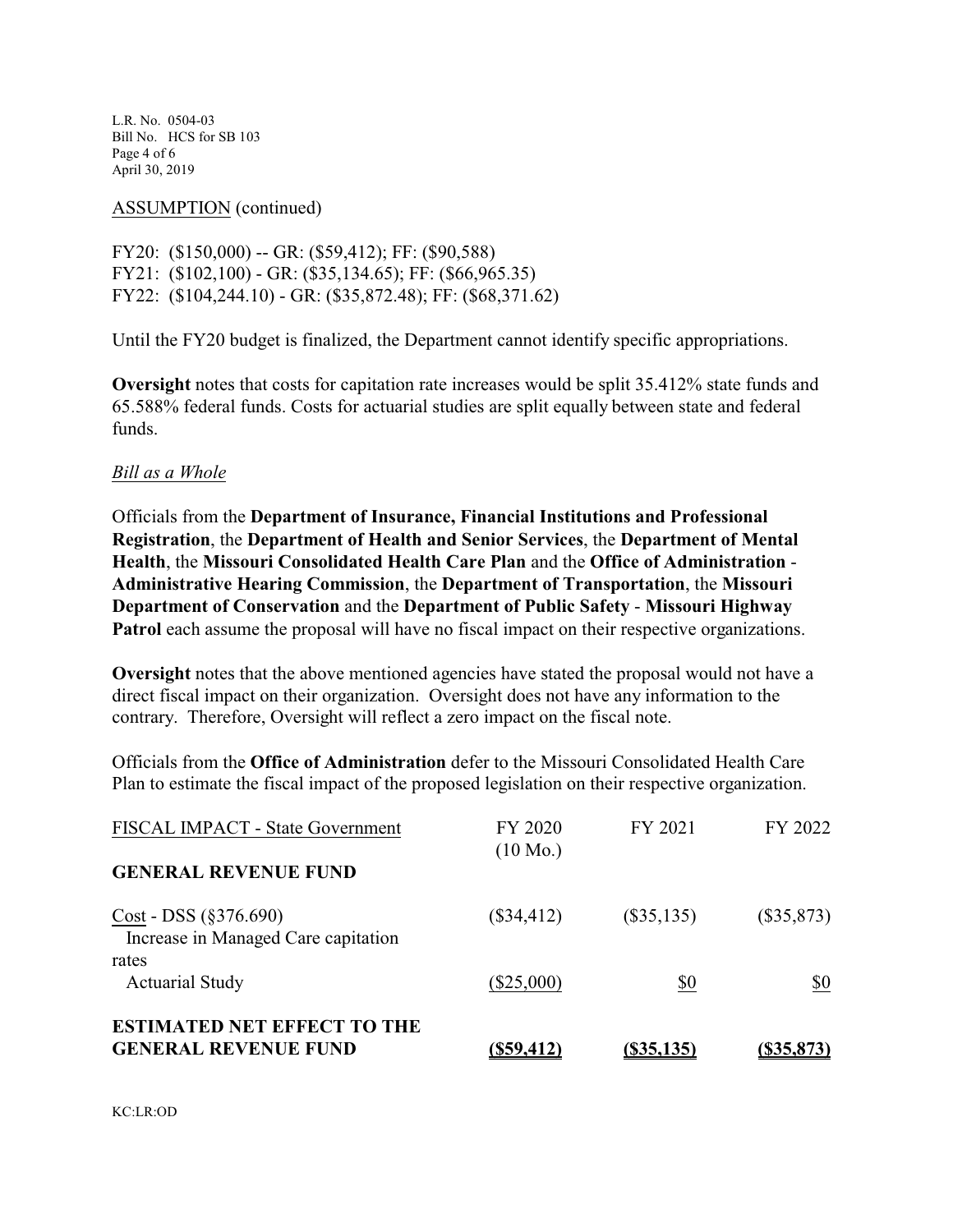L.R. No. 0504-03 Bill No. HCS for SB 103 Page 5 of 6 April 30, 2019

| FISCAL IMPACT - State Government<br>(continued)                              | FY 2020<br>$(10 \text{ Mo.})$ | FY 2021           | FY 2022           |
|------------------------------------------------------------------------------|-------------------------------|-------------------|-------------------|
| <b>FEDERAL FUNDS</b>                                                         |                               |                   |                   |
| Revenue - DSS $(\S 376.690)$<br>Increase in Managed Care capitation<br>rates | \$65,588                      | \$66,965          | \$68,371          |
| <b>Actuarial Study</b>                                                       | \$25,000                      | \$0               | \$0               |
| $Cost - DSS (§376.690)$<br>Increase in Managed Care capitation<br>rates      | $(\$65,588)$                  | $(\$66,965)$      | $(\$68,371)$      |
| <b>Actuarial Study</b>                                                       | $(\$25,000)$                  | $\underline{\$0}$ | $\underline{\$0}$ |
| <b>ESTIMATED NET EFFECT TO</b><br><b>FEDERAL FUNDS</b>                       | <u>\$0</u>                    | <u>\$0</u>        | <u>\$0</u>        |
| FISCAL IMPACT - Local Government                                             | FY 2020<br>$(10 \text{ Mo.})$ | FY 2021           | FY 2022           |
|                                                                              | <u>\$0</u>                    | <u>\$0</u>        | <u>\$0</u>        |

## FISCAL IMPACT - Small Business

No direct fiscal impact to small businesses would be expected as a result of this proposal.

## FISCAL DESCRIPTION

This proposal modifies provisions relating to health care services.

This legislation is not federally mandated, would not duplicate any other program and would not require additional capital improvements or rental space.